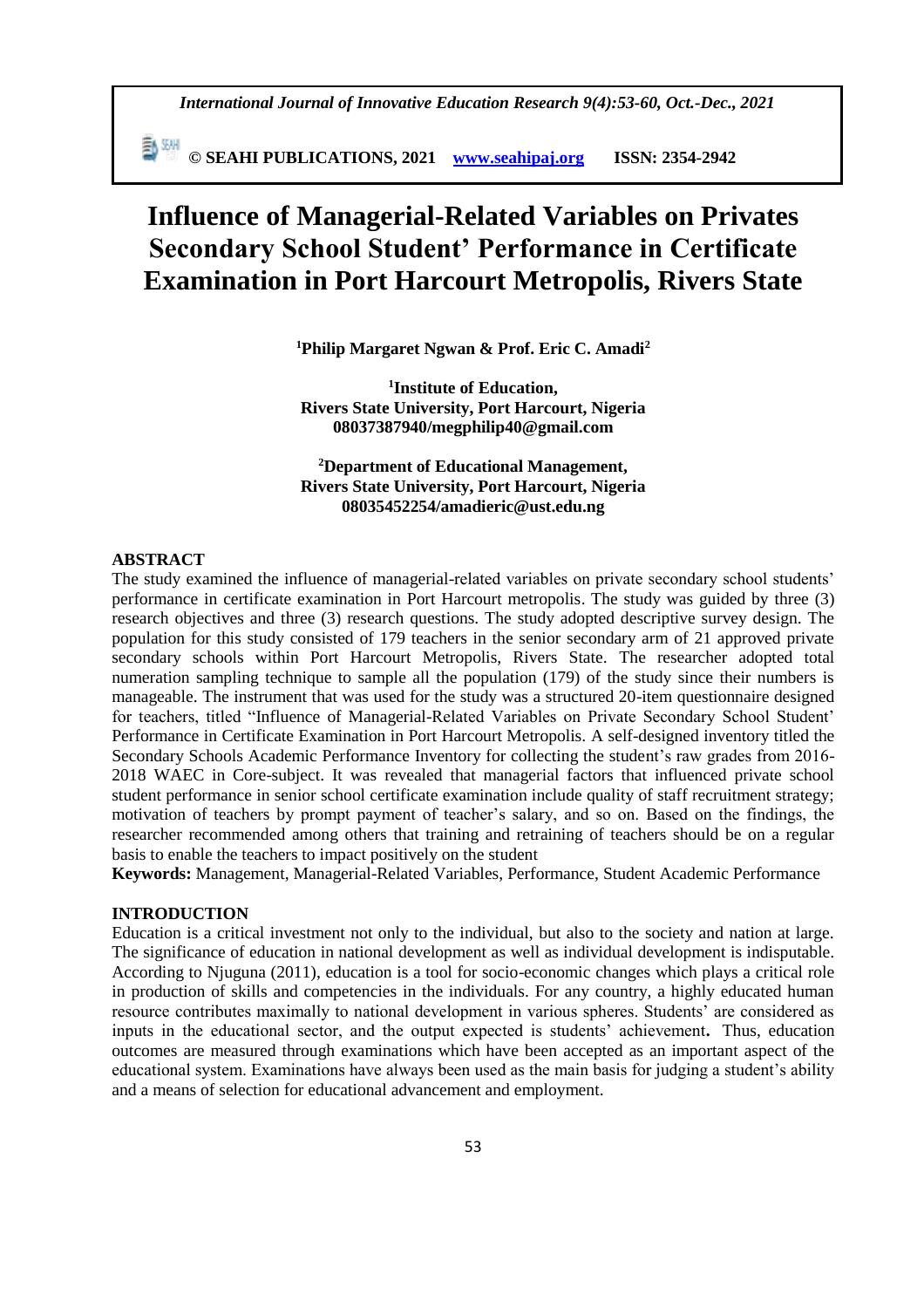Examinations are used among others to measure the level of student's achievement and clarify the student's level of education, training and employment. The outcome of the results is affected by various factors facing such as managerial factors (school management and the administrators). The effectiveness of managerial factors may have a bearing on academic attainments of secondary school students. Student performances in examination are in one way or the other seem to be affected by managerial factors that surround their schools in which they attend, in most private schools, school management is sometimes entrusted in the hands of less experienced school administrators' level. This indirectly seem to affect student productivity which in turn transcend to their performance in external examination such as senior school certificate examination. Management in secondary schools (either private or public) involves the application of management principles in designing, developing and effecting resources towards achievement of educational goals (Okumbe, 2001).

Nigeria government put in place a guideline for the establishment of private secondary schools and has continually monitored the activities of secondary school owner with a view to ensure compliance with the set standard and the guidelines. The success of any educational system may not be unconnected to the effectiveness of classroom management. Since teachers are managers in the classroom which are expected to be in control of their lesson from the beginning of the end of the lesson, must at all-time ensure that the students benefit from the classroom business that transpires. This, to a reasonable extent, would enhance smooth and uninterrupted coordination and responses on the part of both the teacher and the learners. According to Nakpodia (2006), classroom management is an action a teacher takes to create an environment that supports and facilitates instructions, academic, social and emotional learning. Which is a process of creating favourable conditions to facilitate instructions as well as that of regulating social behaviour of students in the classroom. Hence, teachers in the classroom are by the nature of their profession, managers of classroom activities.

# **Statement of the Problem**

In Rivers State, student performances in this external examination can be attributed to many factors such as school environment, managerial factor, and so on, which culminate to act upon student interest, motivation and invariably affect students' performance at the long run. Specifically, in Obio/Akpor and Port Harcourt Metropolis Performance of students' in external examination in private secondary school is worrisome; despite the huge resources parent implore to send their wards to private schools in quest for better academic performance. Few out of many private schools' record excellent in Senior Secondary School Certificate Examination. It is pertinent to note that many factors contribute to the backdrop of student performance in which managerial factor is one of them.

However, this study was been carried out to examine the extent to which managerial factors could influence the performance of private school students' in senior secondary school certificate examination in Obio/Akpor and Port Harcourt Metropolis.

## **Purpose of the Study**

The purpose of this study was to investigate the perceived influence of managerial-related variables on private secondary school students' performance in certificate examination in Port Harcourt Metropolis. Specifically, the objectives of the study are to:

- 1. Examine the extent to which quality of staff employed in private schools influence secondary school students' performance in School Certificate Examinations in Port Harcourt Metropolis
- 2. Examine the extent to which provision of teachers' welfare package in private schools influence secondary school students' performance in School Certificate Examinations in Port Harcourt Metropolis
- 3. Examine the extent to which teachers' in-service training in private schools influence secondary school students' performance in School Certificate Examinations in Port Harcourt Metropolis

# **Research Questions**

The following research questions guided the study.

1. To what extent does quality of staff employed in private schools influence secondary school students' performance in School Certificate Examination in Port Harcourt Metropolis?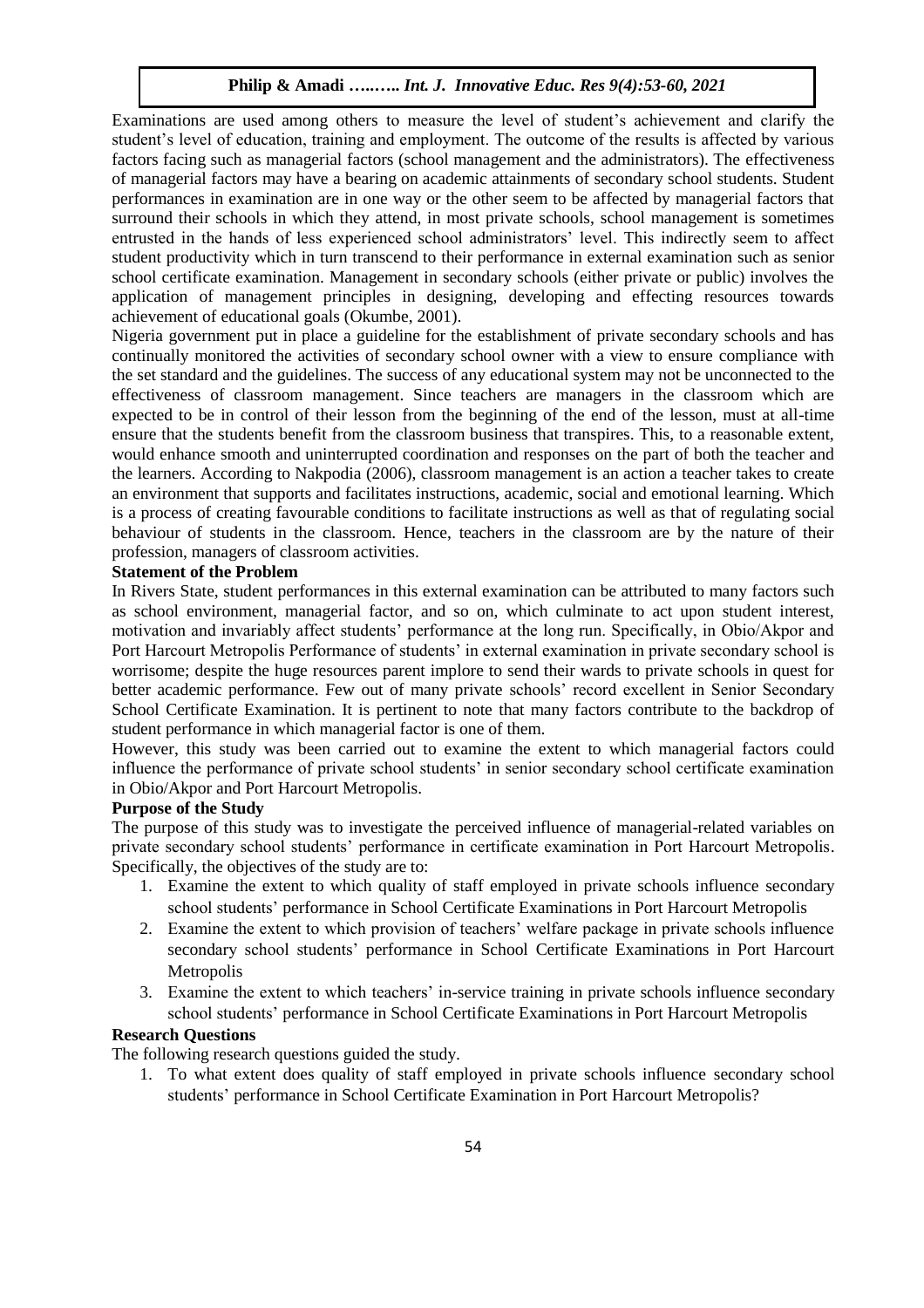- 2. To what extent does provision of teachers' welfare package in private schools influence secondary school students' performance in School Certificate Examination in Port Harcourt Metropolis?
- 3. To what extent does teachers' in-service training in private schools influence secondary school students' performance in School Certificate Examination in Port Harcourt Metropolis?

## **Concept of School Management**

The excellence of a school should be measured against the quality of the teaching and learning done in a school. The effect a teacher has on the learning experiences of pupils is now and always will be the most important dimension of a school's existence. Clearly, then, a school's organization should be geared mainly to making effective teaching and learning possible. The duties of a principal are wide-ranging. He or she is responsible for the administration, organization and work processes at school. The principal is expected to play an important role in integrating and coordinating the efforts of teachers, students, personnel and parents to achieve the desired objectives of education and facilitate the overall aspects of the teaching-learning process. In UNESCO (2015), it was observed that successful principals provide instructional leadership. They spend more of their time working with teachers and students and less of their time in the office. They observe what is going on in the classrooms, hold high expectations for teacher performance and student achievement, and provide necessary resources, including own skills and knowledge. They are active and involved. As a result, they create schools that make a positive difference in the lives of students. The principal stands in the position of having to know more about teaching and learning than anyone else at the school. The principal has to know what should be taught, how to make the teaching most effective, when to evaluate the results, and the best way to interpret them to students and parents. The principal must continue as a master teacher and stay one step ahead of the instructional staff. This means that the principal is expected to be a 'teacher of teachers.

## **Concept of Academic Performance**

Performance is defined as the observable or measurable behaviour of a person an animal in a particular situation usually experimental situation (Simpson and Weiner in Yusu, (2016). Accordingly, performance measures the aspect of behaviour that can be observed at a specific period and to determine performance, a performance test is conducted. In view of this, Singer (2015) defined performance test as the type of mental test in which the subject is asked to do something rather than to say something, while Drever (2011) asserted that performance test is the type of test which throws light on the ability to deal with things rather than symbols, thus academic performance of a student can be regarded as the observable and measurable behaviour of a student in a particular situation. For example, the academic performance of a student in social studies includes observable and measurable behaviour of a student at any point in time during a course. In social studies students' academic performance consists of his scores at any particular time obtained from a teacher- made test. Therefore, we can equate academic performance with the observed behaviour or expectation of achieving a specific statement of or statement of educational intention in a research. Academic performance of students consists of scores obtained from teacher-made test, first term examination, mid-semester test.

Academic performance is different from academic achievement because academic according to Simpson and Weiner (2012) is the measurable behaviour in a standardised series of tests, that is usually constructed and standardised to measure proficiency in school subjects. Simpson and Weiner (2012) further explained that in most cases, "accomplishment" is sometimes used in place of "achievement". However, academic performance is measured by the examination results and is one of the major goals of a school. In support of this Hoyle in Yousef (2011) argued that schools are established with the aim of imparting knowledge and skills to those who go through them and behind all this is the idea of enhancing good academic performance. The academic deans and the quality assurance committee are concerned about those who do not perform well because if this poor performance goes unchecked, the university may lose its reputation, which may result in loss of confidence graduates (Kyoshaba in Mlambo, 2011).

The study is anchored on Martin Ford's Motivational Systems Theory (MST). This theory was propounded by Martin Ford in 1992. The motivational systems theory attempts to provide a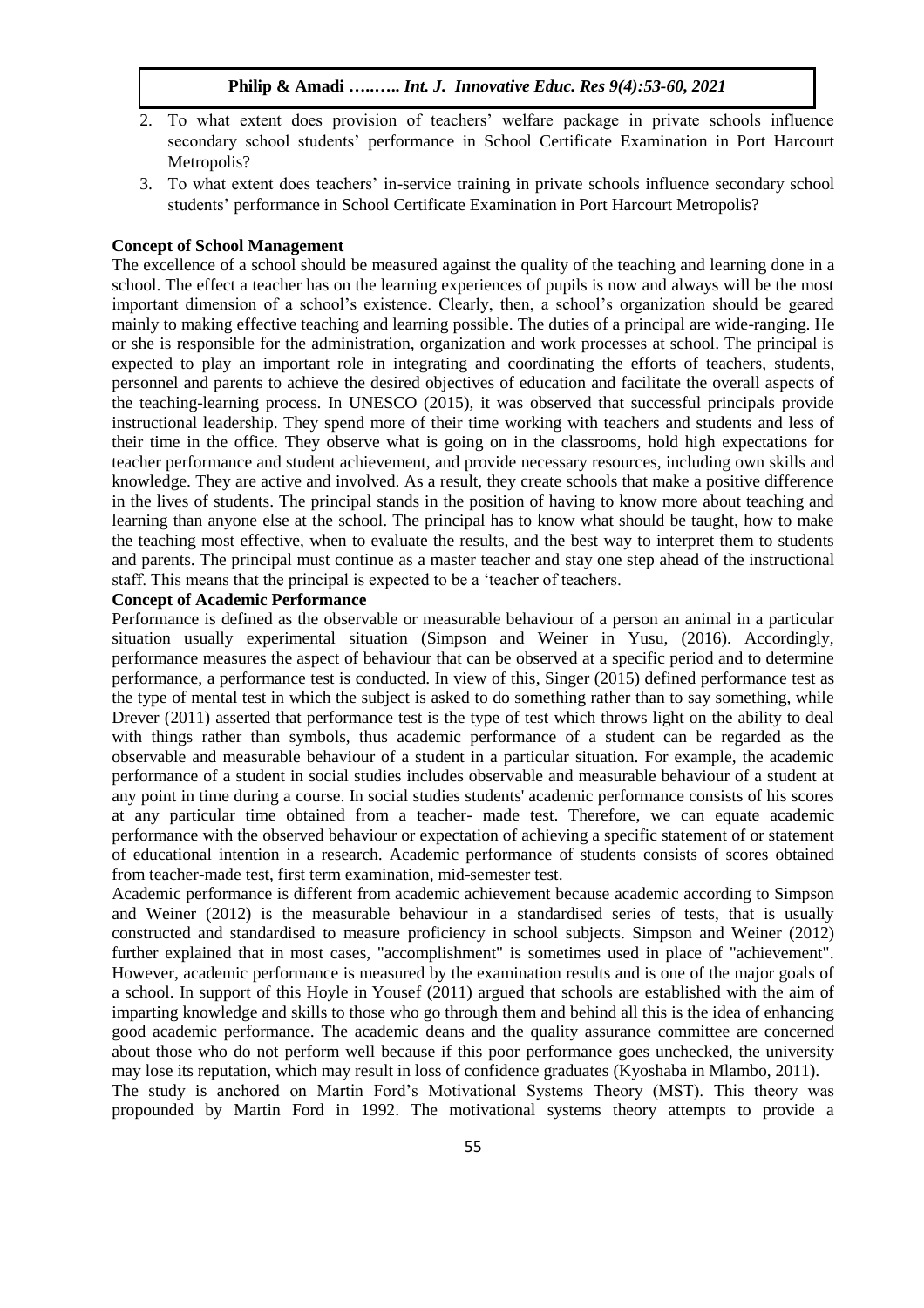comprehensive theory of motivation and proposed that actual achievement and competence are the results of a motivated, skillful, and biologically capable person interacting within a responsive environment. Thus, in the academic environment, students who are motivated to learn should persist at tasks when they encounter obstacles. Persistence is important as learning does not always result in instant gratification. Persistence relates to the sustained component of motivation and the greater the persistence, the greater the accomplishments and rewards.

This theory is relevant to this study because the theory framework assesses human functioning from a person-in-environment perspective, supports the values and ideals of the student performance in school and provides a theoretical and conceptual model consistent with the student performance and the managerial factors that influences their performances in external examination. Also, by focusing on the process of change, and differentiating between characteristics of the person and context characteristics, the theory promotes an ability to understand how various factors student academic performances generally

#### **METHODOLOGY**

The study adopted descriptive survey. The population for this study consists of 179 teachers handling WAEC classes in the 21 approved private secondary schools within Port Harcourt Metropolis, Rivers State. The sample of this study comprised of 179 teachers who were purposively sampled. 79 teachers were sampled in Port Harcourt City Local Government Area, while 100 teachers were sampled in Obio/Akpor Local Government Area. The research instruments that was used for the study a validated structured 20-item titled "Influence of Managerial Factors on Performance of Private School Students' in Senior Secondary School Certificate Examination (IMFPPSSSSCE)", which has reliability index of 0.78. The researcher personally administered the questionnaire to the subject teachers, and also collected the relevant school records and obtains information on recruitment procedure, staff bio-data file, and so on in the sampled schools. Out of 179 copies of questionnaire distributed, 160 copies representing 89.39% were retrieved as dully filled copies and were used for analysis. 19 copies representing 10.61% were not retrieved and not used for the study. Mean and Standard deviation were used for data analysis.

### **RESULTS**

**Research Question 1:** *To what extent does quality of staff employed in private schools influence secondary school students' performance in School Certificate Examination in Port Harcourt Metropolis?* **Table 1: Quality of Staff Employed and Student's Performance in School Certificate Examination in Port Harcourt Metropolis.** 

|                         |                                                                                                                                                                                              | <b>PHALGA</b><br>$N=60$ |           | <b>OBALGA</b><br>$N=100$ |           |                    |
|-------------------------|----------------------------------------------------------------------------------------------------------------------------------------------------------------------------------------------|-------------------------|-----------|--------------------------|-----------|--------------------|
| S/<br>N                 | <b>Statements</b>                                                                                                                                                                            | $\mathbf{x}$            | <b>SD</b> | $\mathbf{X}$             | <b>SD</b> | <b>Remarks</b>     |
| $\mathbf{1}$            | management do conduct rigorous<br>school<br>Mv<br>interview to select the most qualified teachers                                                                                            | 2.86                    | 0.99      | 3.25                     | 0.67      | <b>High Extent</b> |
| $\overline{2}$          | All the teachers handling WAEC class in my school<br>are experienced teachers                                                                                                                | 3.02                    | 0.95      | 2.82                     | 0.88      | <b>High Extent</b> |
| $\mathbf{3}$            | Teachers handling WAEC class in my school are<br>subject area specialist                                                                                                                     | 2.94                    | 0.73      | 3.46                     | 0.84      | <b>High Extent</b> |
| $\overline{\mathbf{4}}$ | Most of the teacher handling WAEC class in my<br>school are WAEC examiners                                                                                                                   | 2.46                    | 0.90      | 3.22                     | 0.78      | <b>High Extent</b> |
| 5                       | Teacher handling WAEC class are qualified teacher<br>with many years of teaching experiences                                                                                                 | 2.50                    | 0.67      | 2.85                     | 0.75      | <b>High Extent</b> |
| 6                       | My school regularly expose teachers handling WAEC<br>class quality assurance in external examination<br>programmes to enable them acquired modern skills of<br>dealing with exam malpractice | 3.00                    | 0.91      | 2.98                     | 0.72      | <b>High Extent</b> |
|                         | <b>Grand Mean</b>                                                                                                                                                                            | 2.79                    | 0.87      | 3.09                     | 0.77      | <b>High Extent</b> |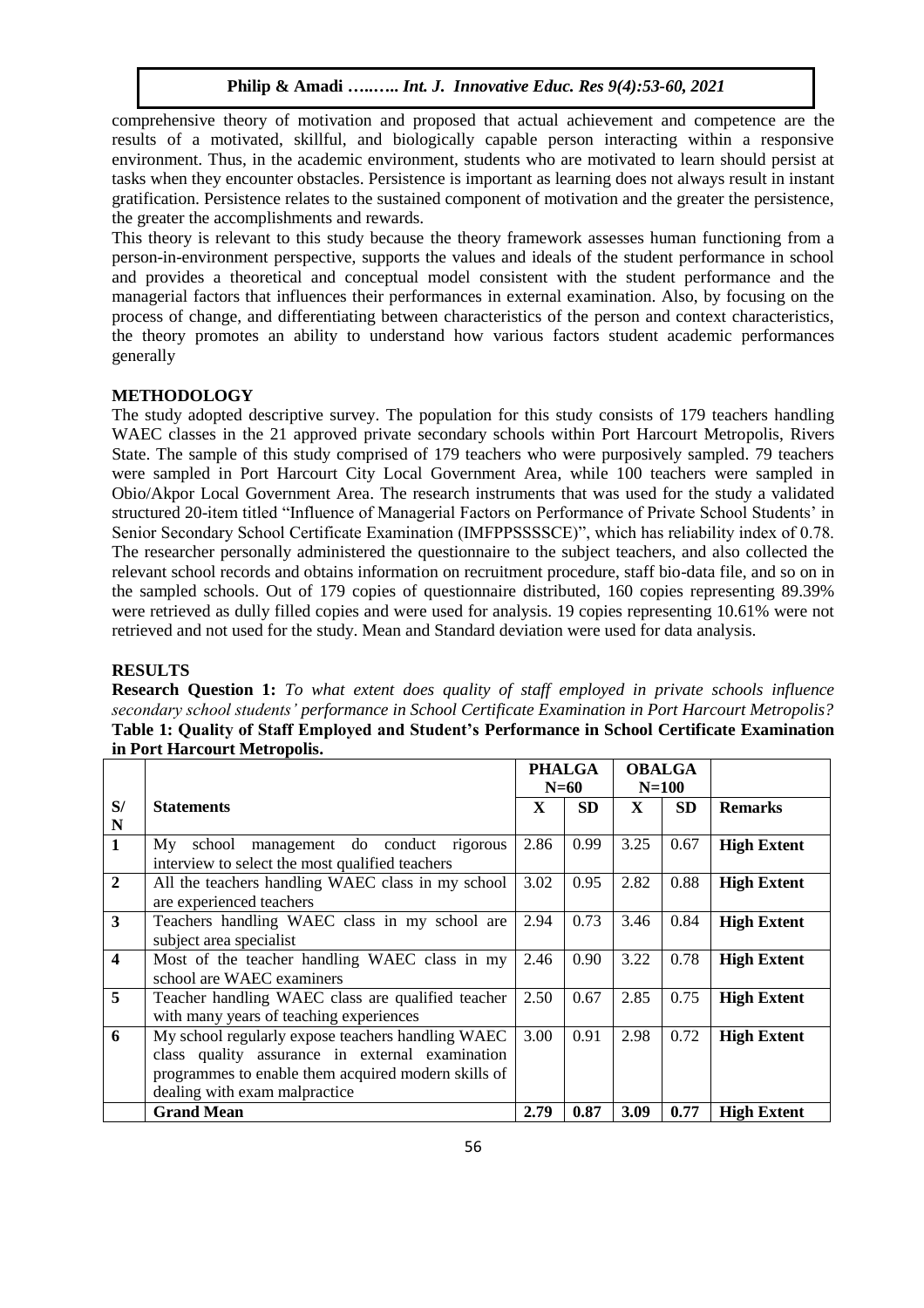Table 1 shows that in PHALGA respondent responses on items 1-3, 5 and 6 gave mean scores of 2.86, 3.02, 2.94, 2.50 and 3.00 with corresponding standard deviations of 0.9978, 0.9518, 0.7283, 0.6734 and 0.9128.The means are greater than the criterion mean of 2.5 and implies that respondents in PHALGA to a high extent of the view that management do conduct rigorous interview to select the most qualified teachers, teachers handling WAEC class in their schools are experienced teachers and are subject area specialist. But their response on item 4 with mean score of 2.46, which is lower than the criterion means of 2.5 imply that not all the teachers in the private schools in PHALGA used for the study are WAEC examiners.

Respondents responses on items 1-6 in gave mean scores of 3.25, 2.82, 3.46, 3.22, 2.50 and 3.00 respectively which all greater than the criterion mean of 2.5. The responses also have corresponding positive standard deviation of 0.6744, 0.8803, 0.8355, 0.781, 0.7493 and 0.7193. The analysis implies that to a high extent of the view that management do conduct rigorous interview to select the most qualified teachers, teachers handling WAEC class in their schools are experienced teachers, who are subject area specialist, and most of the teacher handling WAEC class in the schools are WAEC examiners

Analysis on the table 1 also show that respondent responses on research question one gave a grand mean score of 2.82 for PHALGA and 3.18 for respondents in OBALGA, which are all greater than the criterion mean of 2.5 and implies that respondent were of the opinion that to a high extent quality of staff employed influences students' performance in Senior School Certificate Examination in private schools in Port Harcourt Metropolis.

**Research Question 2:** *To what extent does provision of teachers' welfare package in private schools influence secondary school students' performance in School Certificate Examination in Port Harcourt Metropolis?*

| School Certificate Examination in Port Harcourt Metropolis? |                                                          |               |           |               |           |                |
|-------------------------------------------------------------|----------------------------------------------------------|---------------|-----------|---------------|-----------|----------------|
|                                                             |                                                          | <b>PHALGA</b> |           | <b>OBALGA</b> |           |                |
|                                                             |                                                          | $N=60$        |           | $N=100$       |           |                |
| S/                                                          | <b>Statements</b>                                        | X             | <b>SD</b> | $\mathbf{X}$  | <b>SD</b> | <b>Remarks</b> |
| $\overline{\mathbf{N}}$                                     |                                                          |               |           |               |           |                |
| $\overline{7}$                                              | Teachers in my school are well paid as of when due       | 2.86          | 0.87      | 3.29          | 0.56      | High           |
|                                                             | not been owed salaries                                   |               |           |               |           | <b>Extent</b>  |
| 8                                                           | Management often give bonus packages teacher who         | 2.84          | 0.82      | 2.77          | 0.66      | High           |
|                                                             | are handling WAEC class in my school for their           |               |           |               |           | <b>Extent</b>  |
|                                                             | overtime                                                 |               |           |               |           |                |
| $\boldsymbol{9}$                                            | Management often improved the remuneration of            | 3.15          | 0.54      | 3.36          | 0.72      | High           |
|                                                             | teacher in my school to retain them                      |               |           |               |           | <b>Extent</b>  |
| 10                                                          | Management provides welfare assistance to teacher to     | 2.61          | 1.06      | 3.18          | 0.72      | <b>High</b>    |
|                                                             | retain them                                              |               |           |               |           | <b>Extent</b>  |
| 11                                                          | Mv<br>school<br>for<br>have<br>cooperative<br>management | 2.81          | 0.91      | 3.02          | 1.01      | <b>High</b>    |

teacher's welfare

pack

**12** Teachers in my school are allowed to run private lesson within the school premises to enhance their pay

| Table 2: Provision of Teachers' Welfare Package and Secondary School Students' Performance in |  |
|-----------------------------------------------------------------------------------------------|--|
| <b>School Certificate Examination in Port Harcourt Metropolis?</b>                            |  |

Table 2 shows that respondent responses in PHALGA and OBALGA gave mean scores that ranges from 2.61-3.01 with corresponding positive standard deviations 0.5424-1.0113respectively. The mean scores are all greater than the criterion mean of 2.5 and implies that respondent were of the opinion that provision of teachers' welfare packages such prompt payment of teachers salary, giving bonuses to

**Grand Mean 2.88 0.83 3.15 0.63 High** 

**Extent**

**Extent**

**Extent**

3.01 0.77 3.33 0.82 **High**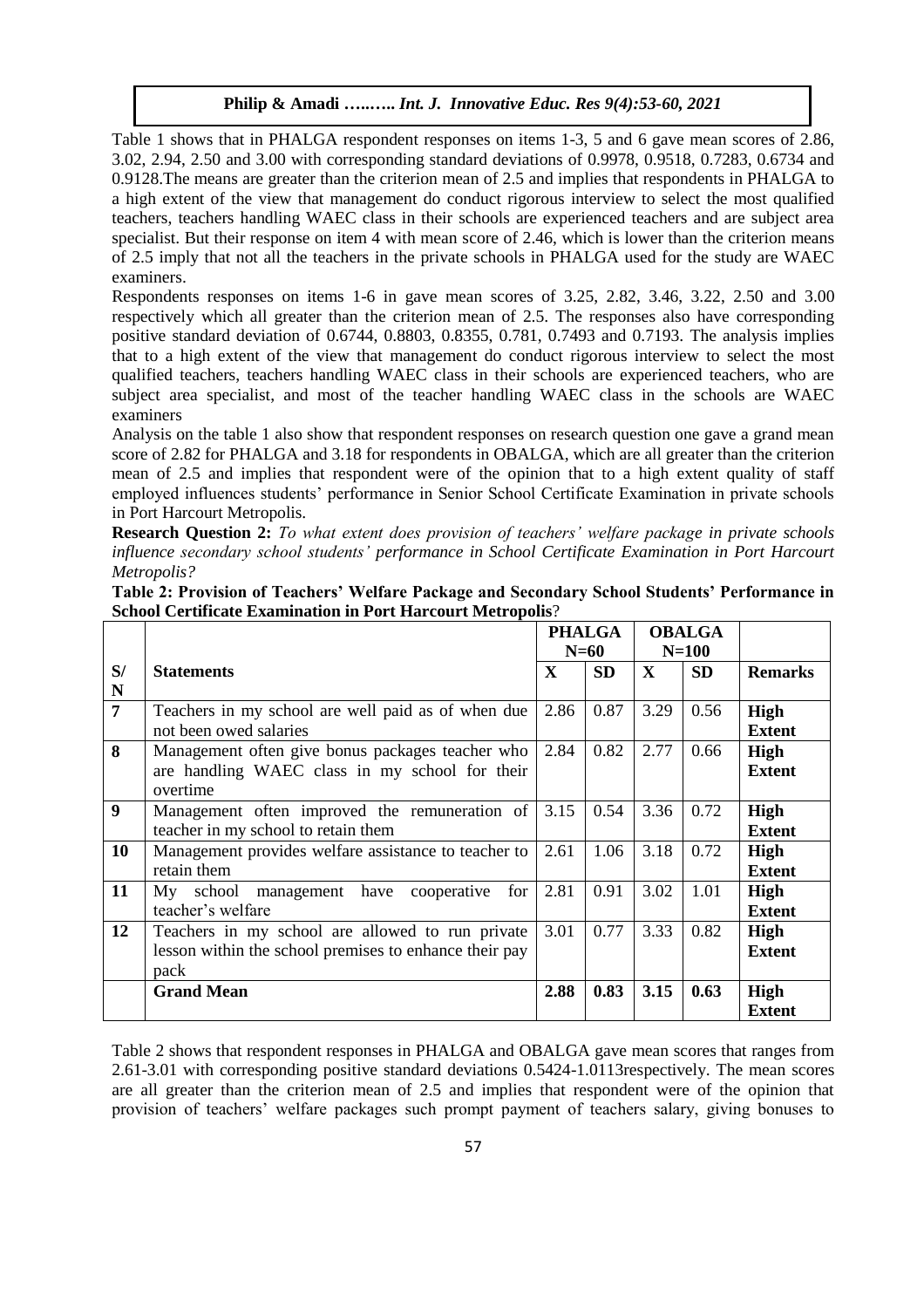teachers handling WAEC classes as overtime package, frequent improvement of remuneration of teacher to retain them, and provision of welfare assistance to teacher, to a high extent influenced student performance in WAEC in 2016-2019.

**Research Question 3:** *To what extent does teachers' in-service training in private schools influence secondary school students' performance in School Certificate Examination in Port Harcourt Metropolis?* **Table 3: In-Service training and Secondary School Student's Performance in School Certificate Examination in Port Harcourt Metropolis**

|    |                                                     | <b>PHALGA</b> |           | <b>OBALGA</b> |           |                |
|----|-----------------------------------------------------|---------------|-----------|---------------|-----------|----------------|
|    |                                                     | N=60          |           | $N=100$       |           |                |
| S/ | <b>Statements</b>                                   | X             | <b>SD</b> | $\mathbf{X}$  | <b>SD</b> | <b>Remarks</b> |
| N  |                                                     |               |           |               |           |                |
| 13 | Teachers in my school are exposed to retraining     | 2.65          | 0.93      | 2.71          | 0.86      | <b>High</b>    |
|    | programmes always to update their teaching skills   |               |           |               |           | <b>Extent</b>  |
| 14 | Management usually assist teachers in enrolling for | 2.64          | 0.87      | 2.36          | 0.76      | <b>High</b>    |
|    | professional training programmes as a strategy for  |               |           |               |           | <b>Extent</b>  |
|    | retaining them                                      |               |           |               |           |                |
| 15 | Management encourages teachers to go for further    | 2.96          | 0.72      | 2.52          | 0.83      | <b>High</b>    |
|    | studies                                             |               |           |               |           | <b>Extent</b>  |
| 16 | Management pays part of teacher school<br>fees      | 2.32          | 0.93      | 2.61          | 0.96      | <b>High</b>    |
|    | whenever they want to go for further studies        |               |           |               |           | <b>Extent</b>  |
| 17 | Teacher were sponsored by my school management      | 2.43          | 0.73      | 2.58          | 0.73      | <b>High</b>    |
|    | on professional development programme               |               |           |               |           | <b>Extent</b>  |
| 18 | Management of my school train and retrain teachers  | 2.76          | 0.65      | 2.90          | 0.81      | <b>High</b>    |
|    | on oxford and Cambridge teaching styles             |               |           |               |           | <b>Extent</b>  |
|    | <b>Grand Mean</b>                                   | 2.62          | 0.82      | 2.61          | 0.82      | <b>High</b>    |
|    |                                                     |               |           |               |           | <b>Extent</b>  |

Table 3 shows that respondent responses in PHALGA and OBALGA gave mean scores that ranges from 2.61-3.36 with corresponding positive standard deviations 0.5424-1.057 respectively. The mean scores are all greater than the criterion mean of 2.5 and implies that respondent were of the opinion that inservice training regular exposure of their teachers to retraining programmes to update their teaching skills, enrollment of teachers to professional training programmes, encouragement of teachers to go for further studies and paying part of teacher school whenever they want to go for further studies to a high extent influenced student performance in WAEC in 2016-2019.

# **Summary of Findings**

The findings of this study are summarized as follows:

- 1. Quality of staff employed influences students' performance in Senior School Certificate Examination in private schools in Port Harcourt Metropolis
- 2. Teachers' welfare packages such prompt payment of teacher's salary, giving bonuses to teachers handling WAEC classes as overtime package, frequent improvement of remuneration of teacher to retain them, and provision of welfare assistance to teacher, to a high extent influences student performance in WAEC in 2016-2019.
- 3. In-service training regular exposure of their teachers to retraining programmes to update their teaching skills, enrollment of teachers to professional training programmes, encouragement of teachers to go for further studies and paying part of teacher school whenever they want to go for further studies to a high extent influenced student performance in WAEC in 2016-2019.

# **DISCUSSION OF FINDINGS**

The findings on this study revealed that quality of staff employed influenced private school student upward performance in senior school certificate examination. That management in other to maintain standard and good academic record do conduct rigorous interview to select the most qualified teachers,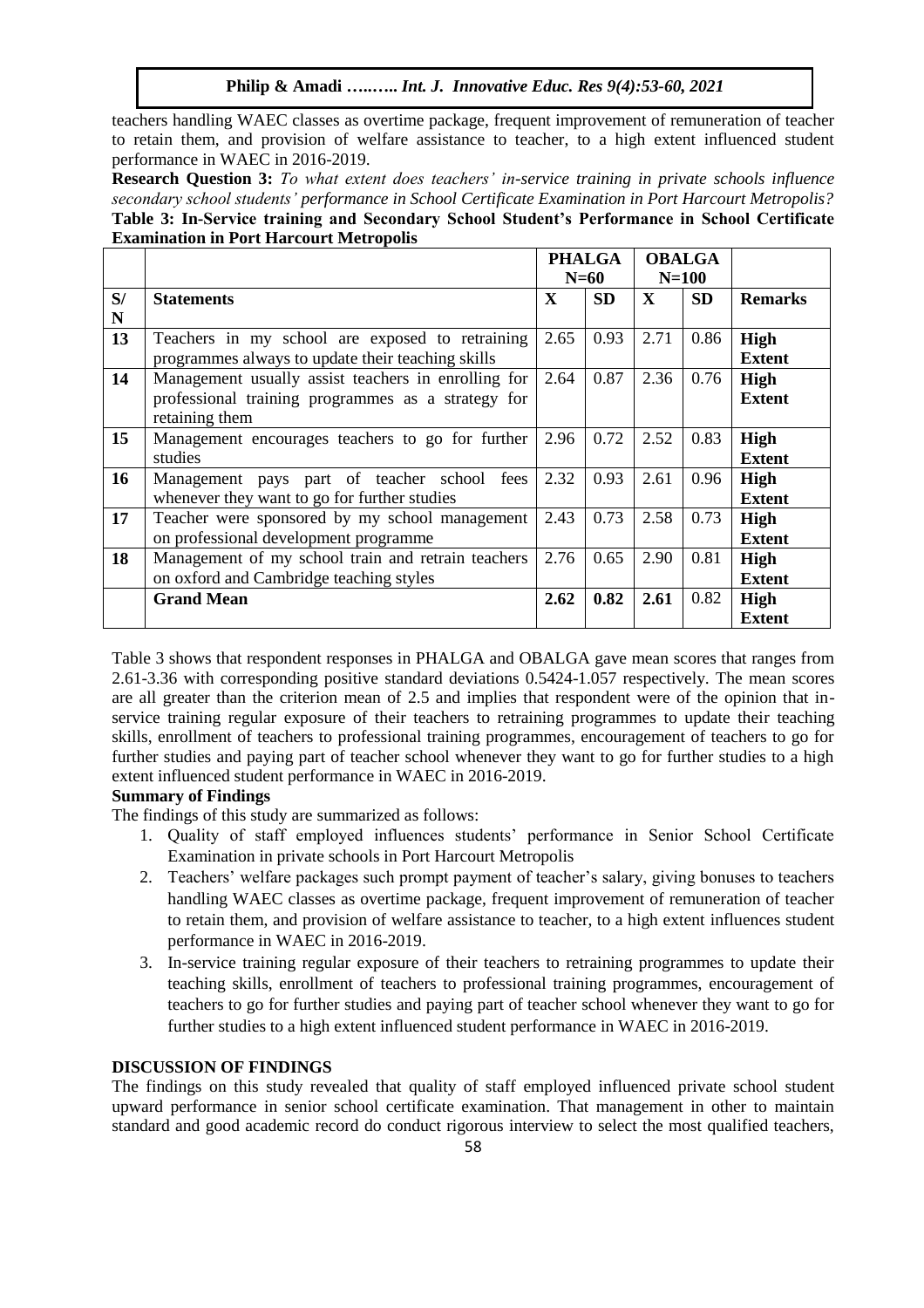teachers handling SSCE/WAEC class in their schools are experienced teachers and are subject area specialist and some of the teachers in the private schools used for the study are WAEC examiners. The finding is in support of Babalola (2009) observation that in Nigeria, experienced revealed that students' academic achievement in secondary schools largely depend on the competence and dedication of the teacher who has a significant role to play in the reshaping of the creative potentials and ability of students. From these facts, it becomes clear that students' academic performance is to a great extent dependent on the effectiveness of the teacher.

In view of this, Afe (2001) pointed out that teachers have important influence on students' academic achievement and they also play a crucial role in educational attainment because the teacher is ultimately responsible for translating policy into action and principles based on practice during interaction with students. Therefore, effective teachers should produce students of higher academic performance. Also, Adu and Olatundun (2007) and Adeliwura and Tayo (2007) established that effective teaching is a significant predictor of students' academic achievement.

Findings also revealed that managerial strategies of provision of teachers' welfare package influenced student upward performance in senior school certificate examination include prompt payment of teachers salary, exposure of teachers that handle WAEC classes to WAEC marking training, frequent improvement of remuneration of teacher to retain them, and provision of welfare assistance to teacher. According to Odumbe, Enose and Avodo (2015), the attitudes and motivations of employees play a crucial role in influencing motivation, productivity, and overall success of an organization. Properly motivated employees do their job better and achieve a higher level of performance. The right employee strategies can encourage loyalty, dedication and self-awareness in the pursuit of excellence.

The findings revealed that management providing in-service training for teachers' development through regular exposure of their teachers to retraining programmes to update their teaching skills, enrollment of teachers to professional training programmes, encouragement of teachers to go for further studies and paying part of teacher school whenever they want to go for further studies influenced student performance in WAEC. This is in line with Cowell Holsinger (2000) observation that the qualification of teachers has a positive influence on the performance of students, thus affecting the school mean scores. In support of this, Odumbe, Enose and Avodo (2015), rightly pointed out that teacher qualification and training, contributes positively to the kind of output that is obtained in the learning process. Therefore, teacher qualification, experience and amount of education and knowledge, are positively related to performance in national examinations. The respondents noted that, teacher motivation has a positive influence on the performance of day secondary schools, in national examinations. They further observed that, when teachers are motivated, they are able to perform better, than when they are frustrated or ill motivated. A highly motivated teacher will be able to go the extra mile in ensuring effective syllabus coverage. He will also give extra work to the weaker students, and this will certainly ensure improved school performance, thus high school mean scores.

## **CONCLUSION**

The Study concluded that managerial-related factors that influenced private school student performance in senior school certificate examination include quality of staff employed, that is selection of subject teacher based on qualification, competence and experienced teachers; motivation of teachers by prompt payment of teachers salary, exposure of to WAEC marking training, improvement of remuneration of teacher and provision of welfare assistance to teacher. While managerial-related factors that influenced private school student performance in senior school certificate examination that borders on student conduct include conducting internal school assessment and equipping student library with latest textbook and provision of ICTs gadgets to enhance student learning and adoption of good disciplinary measure.

## **RECOMMENDATIONS**

Based on the findings and conclusions, the following recommendations were made:

1. In other to upgrade the teachers' output yearly, management should always expose the teachers to West Africa Examination Certificate (WAEC) marking to enable them acquaint themselves with WAEC requirements form candidates.